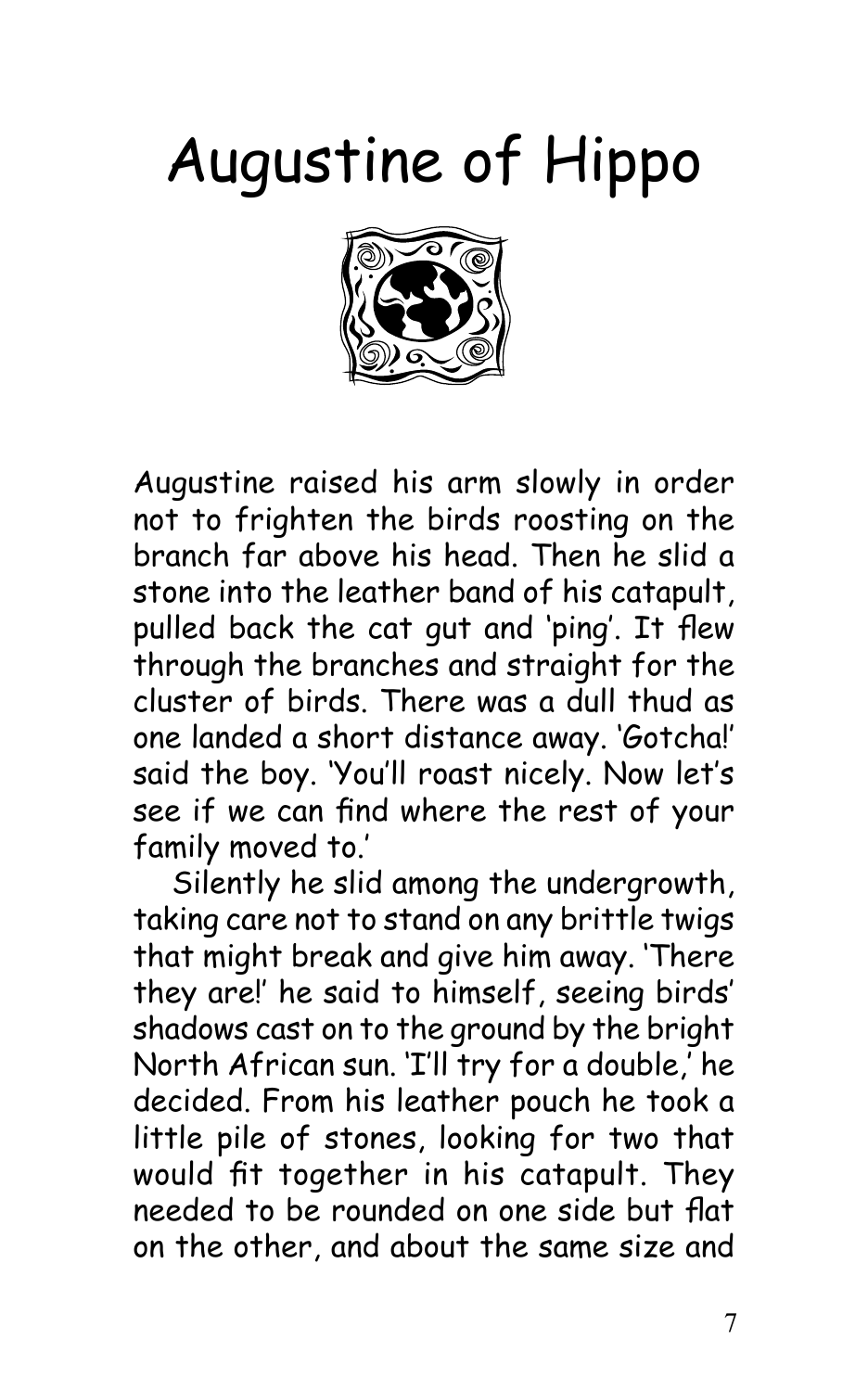weight. 'Perfect!' he whispered. 'These ones are ideal.' Again there was absolute silence until the 'ping,' but this time it was followed by two dull thuds.

Augustine unwound a length of thin creeper from the tree the birds had been on, broke it off, and used it to tie together the legs of his three birds. 'Dad can have these two,' he thought. 'That should put him in a good mood.'

'It's me, Mum!' Augustine called as he neared home. There was silence. Dropping his birds on the floor, he went in quietly. It took a minute for his eyes to get used to the darkness after the brilliant sun. Seeing his mother on her knees didn't take him by surprise. Monica was a Christian, and when she wasn't doing all the work of an African mother she was on her knees praying. Augustine listened, 'Lord, please forgive my child his sins. Please save his soul and use him to tell others about yourself,' she said.

'She's praying for me again as usual,' he thought, creeping back out into the sunlight. 'Maybe I'll become a Christian one day, but I'm too busy enjoying myself to be bothered just now. I wish Mum would stop asking God to convert me until I'm grown-up. It would be so easy to become a believer just to please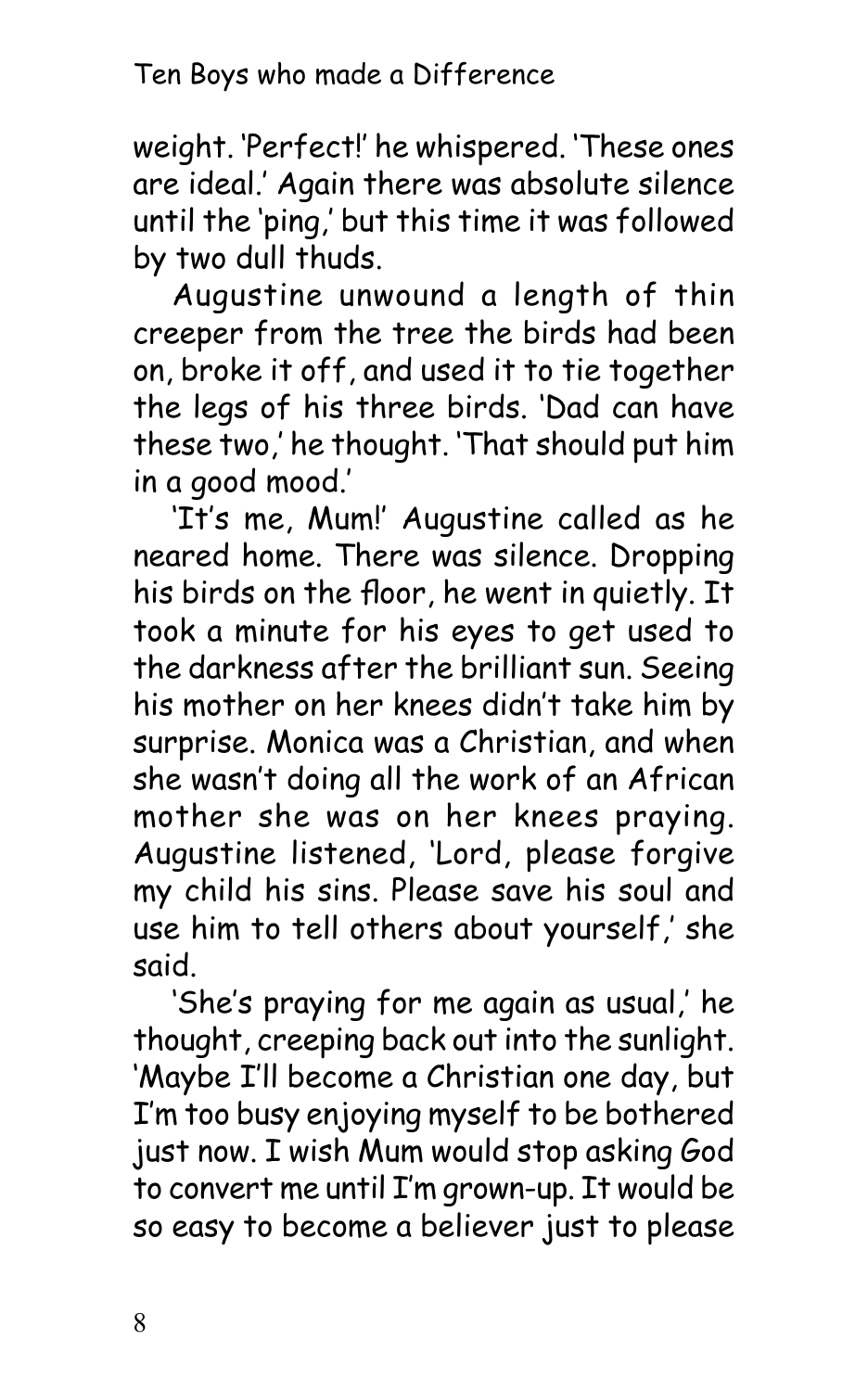her, but I want to please myself while I'm young.'

'I had a visit from a member of the Guard today, son,' Monica told her young son, when she joined him outside. 'There's been trouble and they wondered if you were involved.'

Augustine looked at her. 'What am I meant to have done?' he asked, laughing just a little nervously. 'Because I didn't do it and I wasn't there when I did it.'

His mother looked serious. 'Augustine,' she said, 'I know you weren't involved because you were with me when the theft took place. But I also know that you don't always keep good company and you do get into scrapes.'

Augustine hung his head, but just for a minute. 'I'm young, Mum,' he said. 'I'll not do anything so stupid that the Roman Guard will come for me. And I promise I will think about becoming a Christian … sometime.'

'Sometime may not be soon enough,' his mother warned. 'Not everyone lives to grow up.'

A shiver went down the young boy's spine. 'But I will,' he said, defiantly.

'I'm not feeling well,' Augustine whined one day, not so long afterwards.

'What's wrong?' his mother asked. 'Are you feeling sick?' Before he could reply, he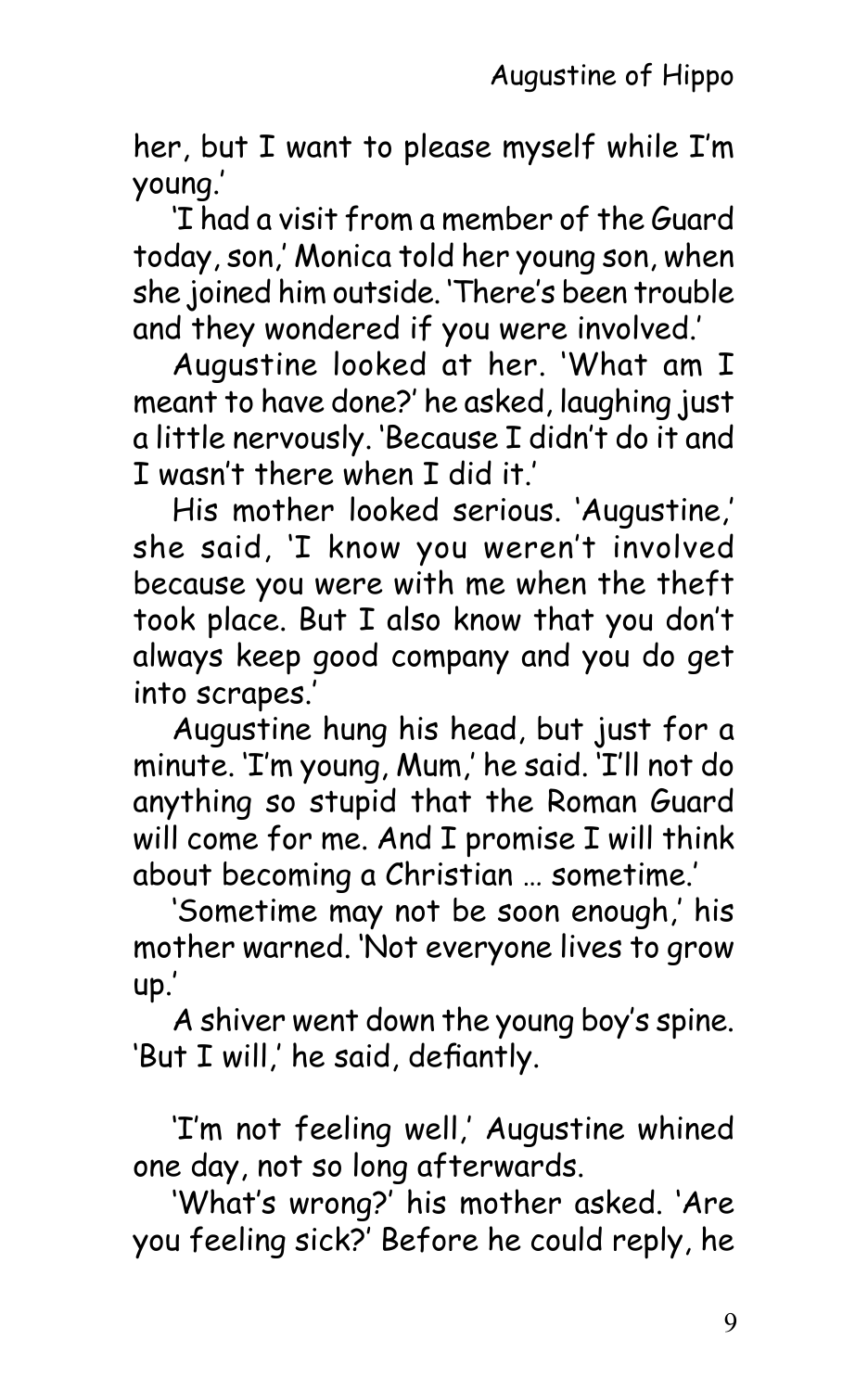was caught in a spasm of pain. He was bent double with the force of it, and it was some minutes before he could speak. 'It's my stomach, Mum,' he said. 'I've got a terribly sore stomach.'

Monica felt his forehead. He was hot and beads of perspiration were forming as she watched. Another spasm of pain hit him and he landed on the floor. Within the hour he was tossing and turning. One minute he was roasting and the next he was shivering with cold. His mother washed him to bring his temperature down and gave him sips of water to drink.

'He's in a bad way,' said Patricius, Augustine's father. 'I've made an offering to the gods for him but maybe you should be praying to your God too.'

'I've been praying to the Lord God for him since before he was born,' Monica said, 'and I've never stopped praying all of today.'

'I don't understand you Christians,' said Patricius. 'How do you expect your God to answer prayers unless you give him animal sacrifices?'

'Mother,' Augustine said weakly. 'I think I'm going to die.'

Monica looked at him, and stroked his hand gently. 'Is he dying?' she wondered. 'He's not eaten for days and he's lost so much weight. He's just skin and bone.'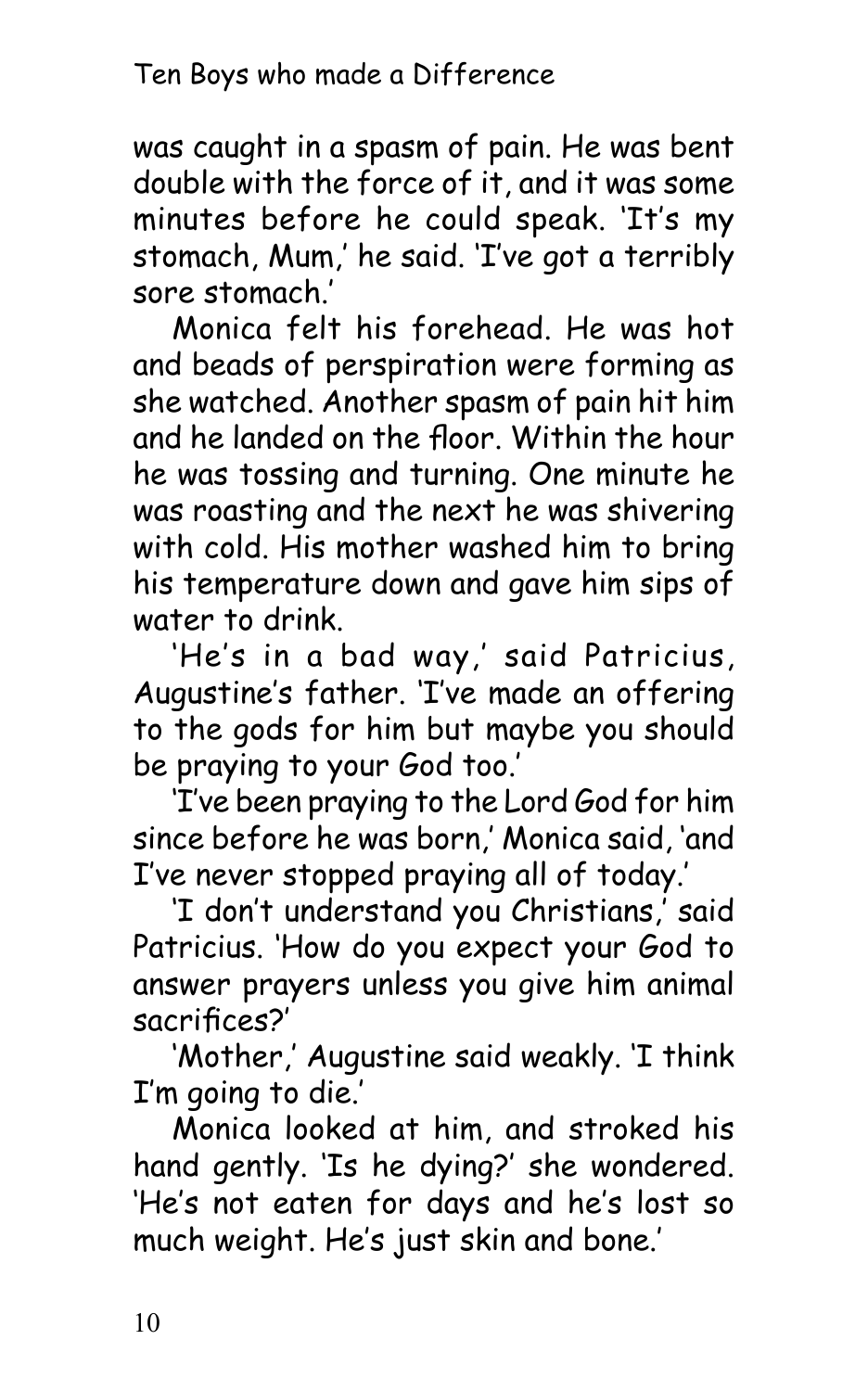'Please, Mother,' he said, through tears. 'Please get the priest quickly. I want to go to heaven when I die.'

His mother kissed him, her tears mixing with his. 'I'll get the priest,' she said. But when she came back, not knowing whether her young son would be alive or dead, she discovered that he had made an amazing recovery! He was sitting up eating a piece of mango.

'Praise the Lord!' said the delighted Monica. 'Praise the Lord!'

'I don't think I'm going to die quite yet!' Augustine grinned.

Augustine loved his mother, but despite all that she had taught him he grew up without becoming a Christian. And as if that wasn't bad enough, he went on to live an immoral life. Monica must have been deeply upset, but she kept on praying. Although she was proud of her son's able mind, and that he became a professor across the Mediterranean Sea in Italy, all she really wanted for him was that he should become a Christian. Patricius, who followed Roman gods and was not a Christian, didn't bother about his son's behaviour as that was how people lived in the Roman Empire.

One day in 386, when Augustine was 32 years old, he was walking along a road in the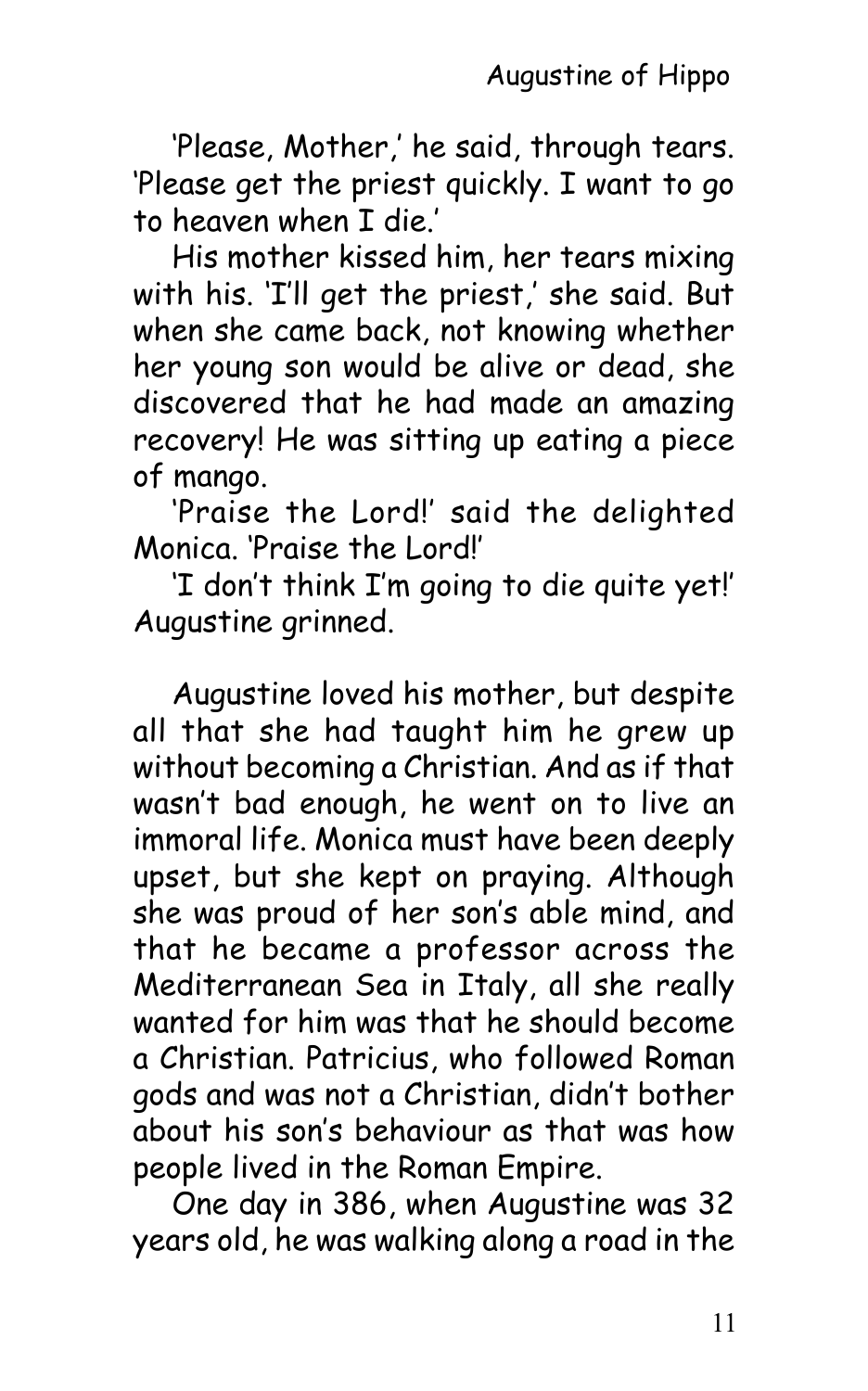## Ten Boys who made a Difference

Italian city of Milan. He passed a beggar who was sitting on the pavement laughing. 'How can that man laugh?' he asked himself. 'He's sitting there on the street, owning nothing but the clothes he's wearing, and not even sure if he'll have a meal today, and he's happy. The man is laughing!' Augustine walked on. 'And here I am,' he thought. 'I've got a good job, another pretty girl, plenty of money, fine clothes and as much to eat as I want.' He stopped and looked back at the happy beggar. 'And I'm miserable,' he admitted. 'He's happy with nothing and I'm miserable with everything. What a mess!'

'Would you like to come to church with me?' a friend asked him.

Augustine almost automatically said that he'd rather not, when he remembered the beggar. 'Yes, I'll come,' he said. 'I hear that Ambrose is a good preacher.'

'You can judge for yourself,' his friend commented. Monica, who had moved to Milan soon after her son, heard he was going to church and she prayed, how she prayed!

'He's a good preacher right enough,' Augustine said, as he and his friend left the church. 'I'm going to have to think about what he said.'

For some time he did just that. He wept over it too. 'I just can't take it in,' he told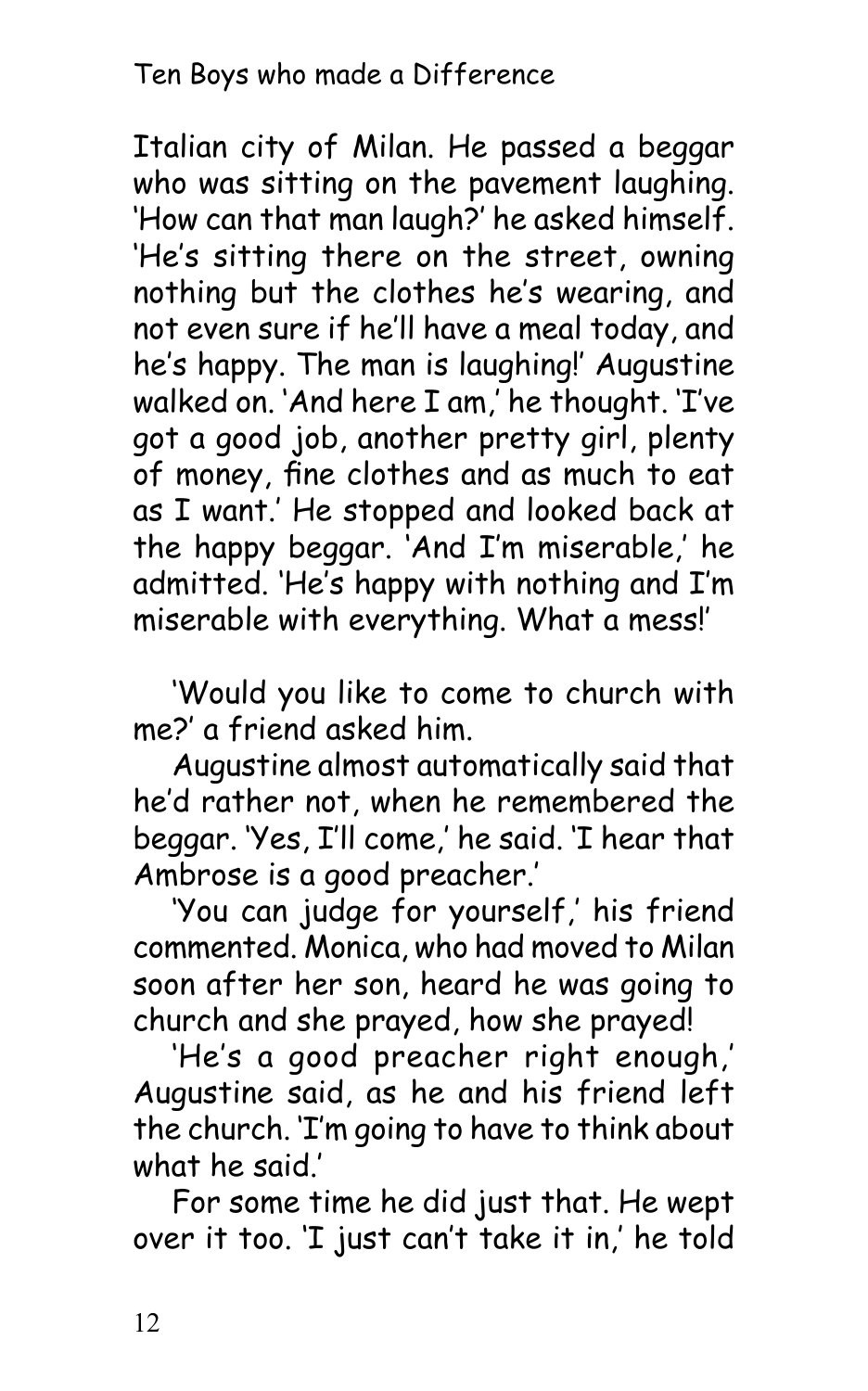Monica, one day. 'My sins are so terrible, how can God love me? How can Jesus have died for me after all that I've done?'

'Jesus died for us because we're sinners,' his mother explained. 'He wouldn't have needed to die if we'd been perfect. His blood was shed on the cross for you and for me, and because of that our sins can be washed away.'

Soon afterwards Augustine was in his garden with a friend. He left his companion sitting under a tree and walked about restlessly. He was in a terrible mental muddle. 'Take it up and read it; take it up and read it,' he heard what sounded like a child's voice saying. 'Is that a nursery rhyme?' he wondered, but couldn't remember any with those words. Suddenly he realised it was God speaking to him. He rushed back to his friend who had the Bible book of Romans. Opening it up, Augustine read words that told him he should look to Jesus and not live the immoral life he was living. Augustine suddenly knew the truth, confessed his sin and believed in Jesus. When he and his friend went back into the house, Monica learned that all her prayers had been answered.

Augustine became a great student of the Bible and teacher of the Christian faith.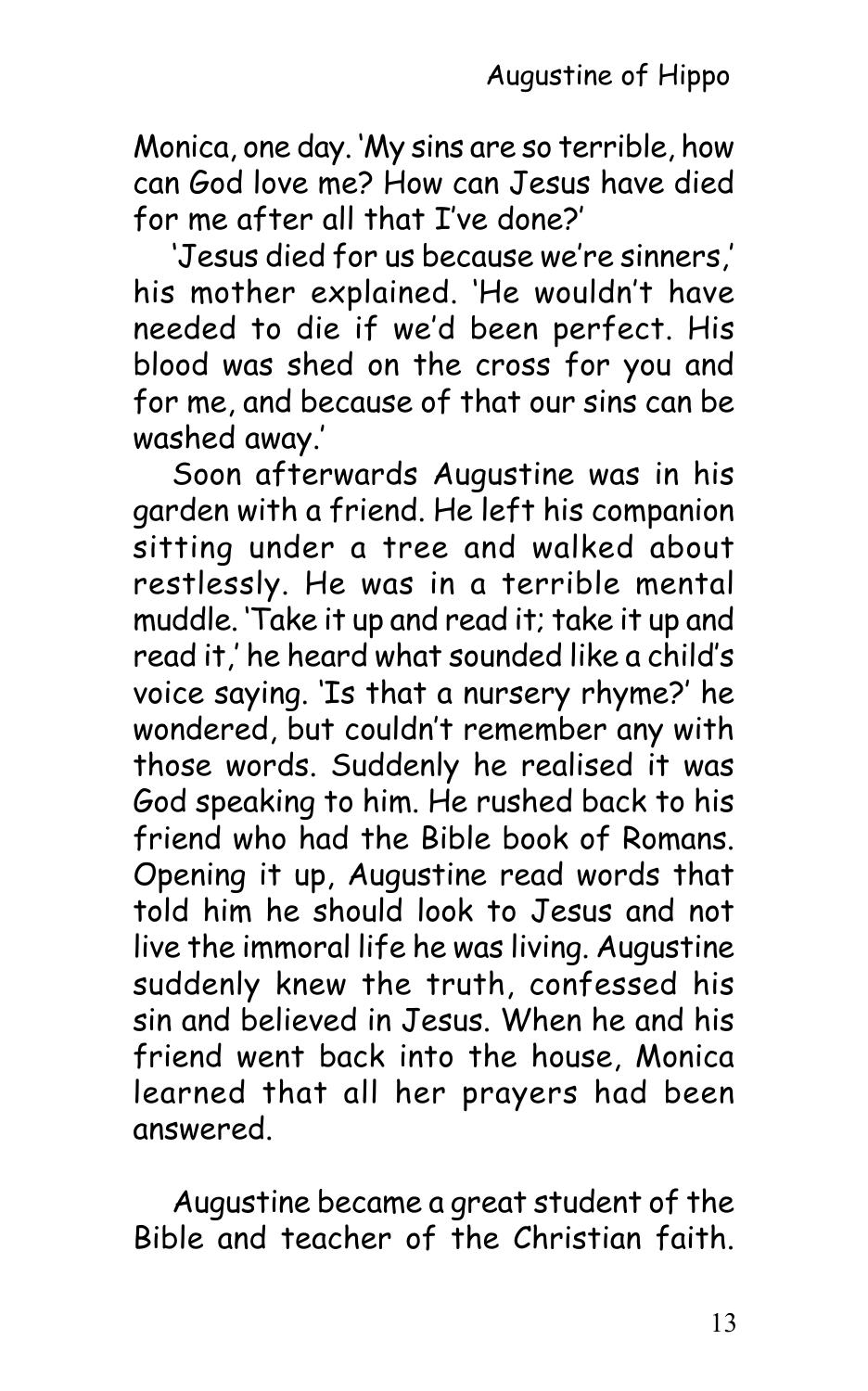Just eight years after he was converted he was appointed Bishop of Hippo, the second most important town in North Africa. 'I'm happier now than I've ever been,' he told one of his friends. 'And it's all thanks to that happy beggar who made me realise how miserable I really was, and to my mother's prayers.'

'There is so much odd teaching,' his friend told him. 'Some people say that the Roman Empire fell because they stopped worshipping their gods. Others say that we go to heaven by living decent lives rather than by having faith in God. And there's a man called Pelagius who's teaching that we can be good, our only problem is that we choose not to be.'

'There are more strange teachers around as well,' said a priest who was with them. 'Have you heard of the Donatists?'

Augustine nodded. 'They've got some very funny ideas. They say that the church should be full of people who are absolutely good, that nobody who isn't as good as they are should be allowed in!'

'There's no hope for me then,' his friend said. 'I know myself well enough to know I don't belong in their kind of church.'

'We've got to get things sorted out,' the Bishop announced. 'Or nobody will know what Christians believe. They'll think Christianity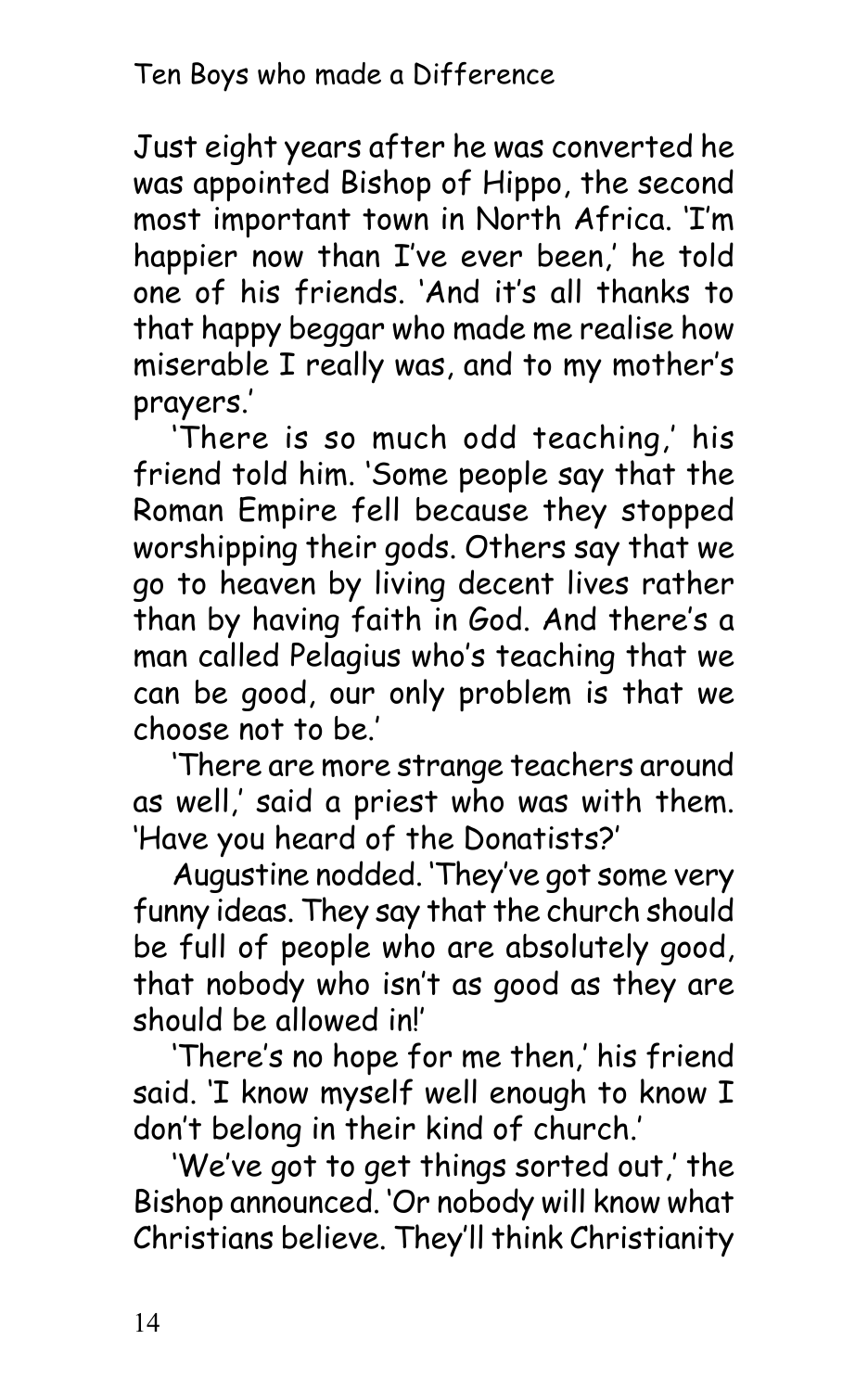is a religion that you can make up yourself – just believe in Jesus and add whatever you like to his life story.'

'I think God gave you such an amazing brain in order that you could think things through for us all,' Augustine's friend said. 'We're in such a terrible muddle.'

'With God's help I'll do what I can. And you,' he told his companion, 'must pray that I'll know the truth when I see it in the Bible and not accept one single teaching that is not in God's word.'

'I hear that the Bishop's book is nearly ready,' was the news around Hippo in the year 400. Ten years later, the news was much the same. 'I hear that Augustine has written another book,' people said to each other. 'What a mind that man's got!' And the second book was not the last thing he wrote. The Bishop of Hippo spent much of his time studying wrong teachings, then searching the Bible to find out what was true.

'Augustine helped me straighten out my thinking,' a Christian said to his two companions, as they walked through the streets of Hippo in 421. 'After the evils of the Roman Empire I'd been trying so hard to get my congregation to lead good lives that I was almost teaching the same things as Pelagius. How wrong  $\overline{I}$  was to go that far! Of course God expects us to live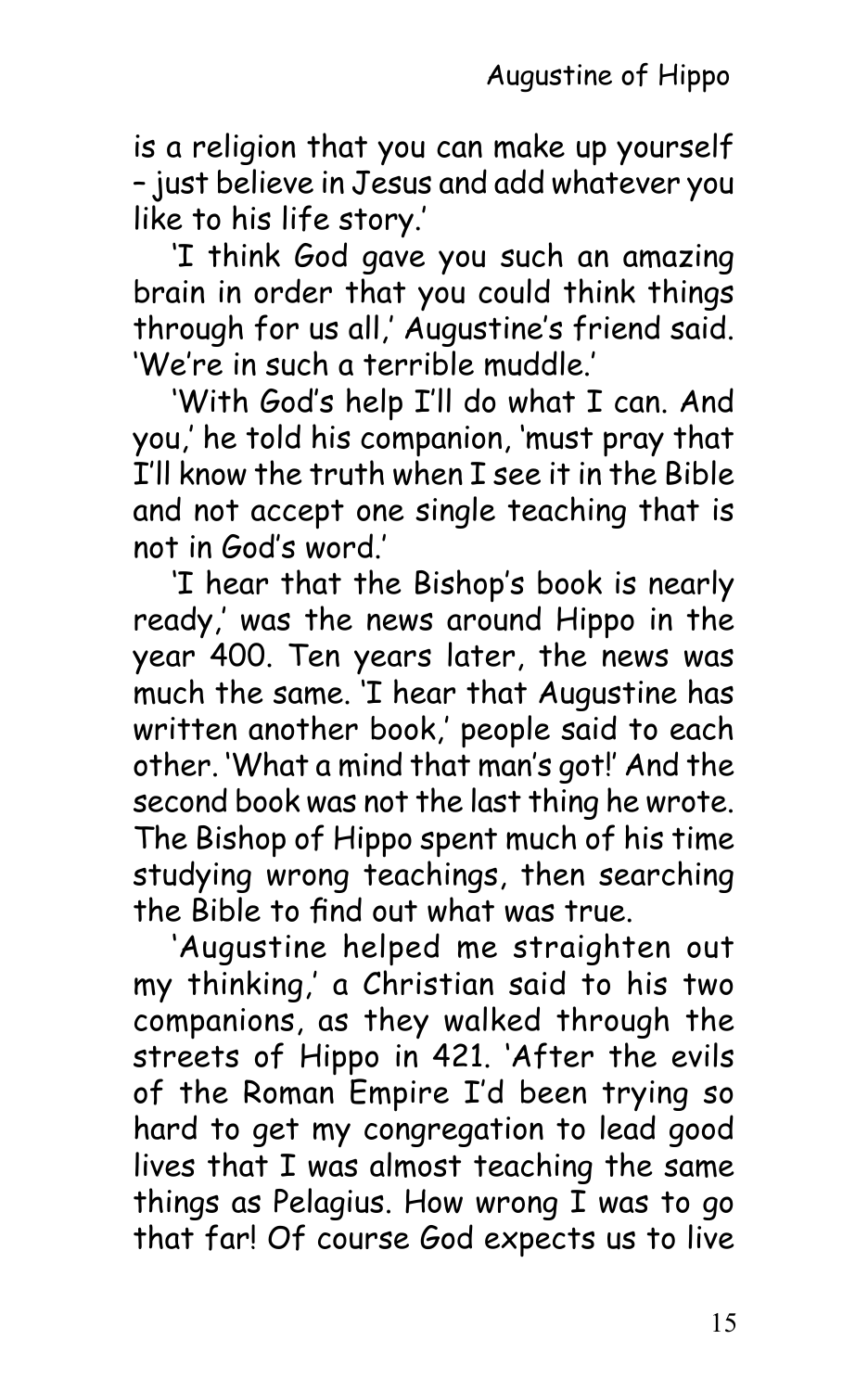decent lives, but we don't get to heaven by being decent. We are saved only by faith in Jesus. It doesn't matter how hard we try to be good, we can't be because we are sinners. I have to admit my teaching was not from the Bible. But now the Bishop has sorted me out.'

'And at last I've got an answer for the Donatists,' added their companion. 'Of course we shouldn't try to keep sinners from coming to church. After all, Jesus taught that weeds would grow among the crops till harvest time. That's what it's like in the church. There will always be non-Christians who come, and thank God for that because they might be converted. I'm grateful to the Bishop for making that clear.'

'We all owe a lot to Augustine, even the Romans,' the priest said. 'They thought it was because they'd stopped worshipping their gods that the Empire fell but Augustine was able to show from the Bible that it was God's judgement, not their gods going in the huff! Maybe now some of them will come to believe in Jesus.'

'Wouldn't that be wonderful!' one of his friends smiled. 'That really would be good news.'

As they walked on the priest seemed deep in thought. 'What's on your mind?' he was asked.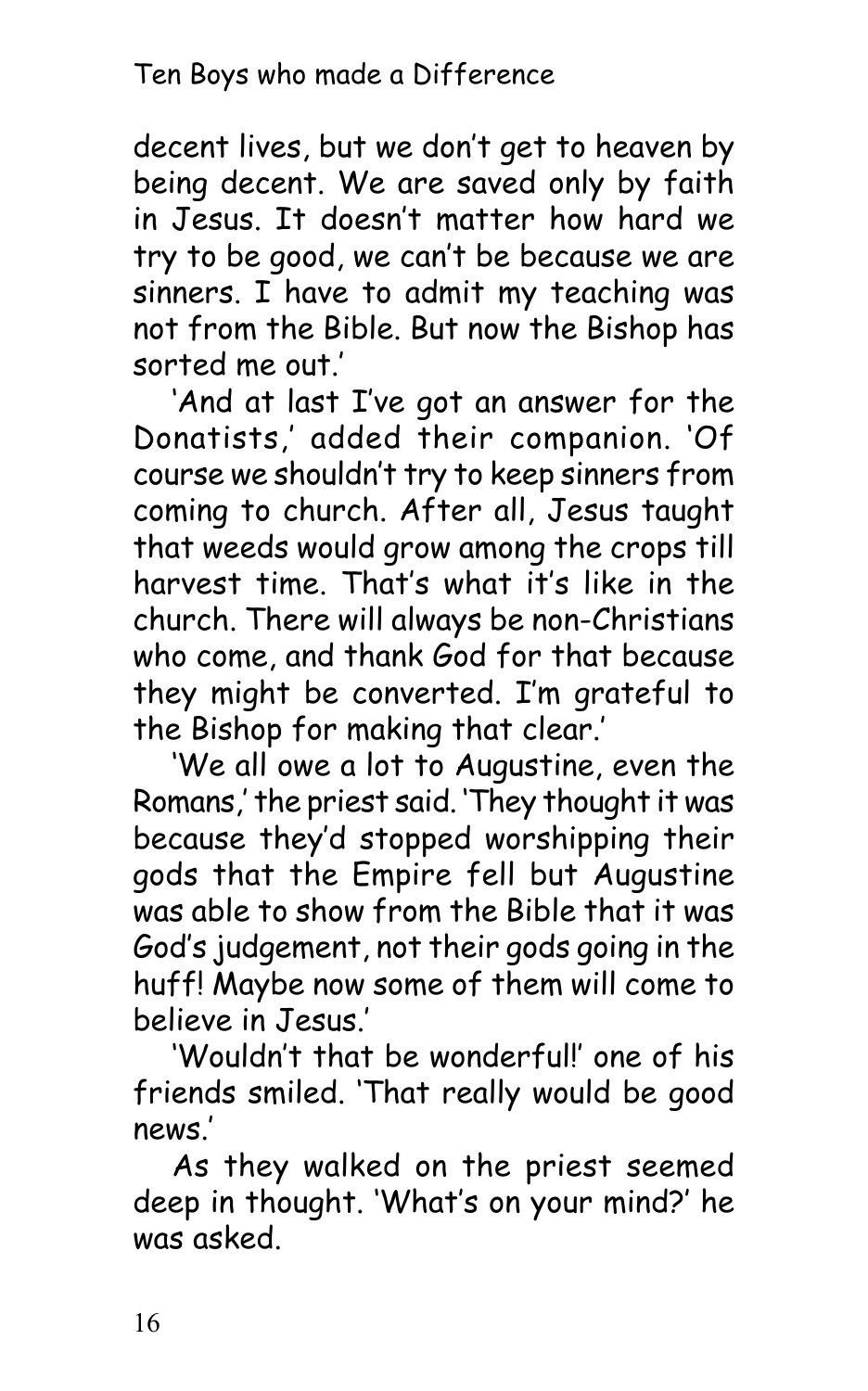'I was just thinking how much Augustine has done for the Church. We were all in such a muddle until he came along. We didn't know the Bible and we didn't understand much of what we did knowl T think the Church will remember Augustine hundreds of years from now, perhaps even thousands, because he's set us out on the right road.' 'You may be right,' laughed his friend. 'But we won't be here to see it!'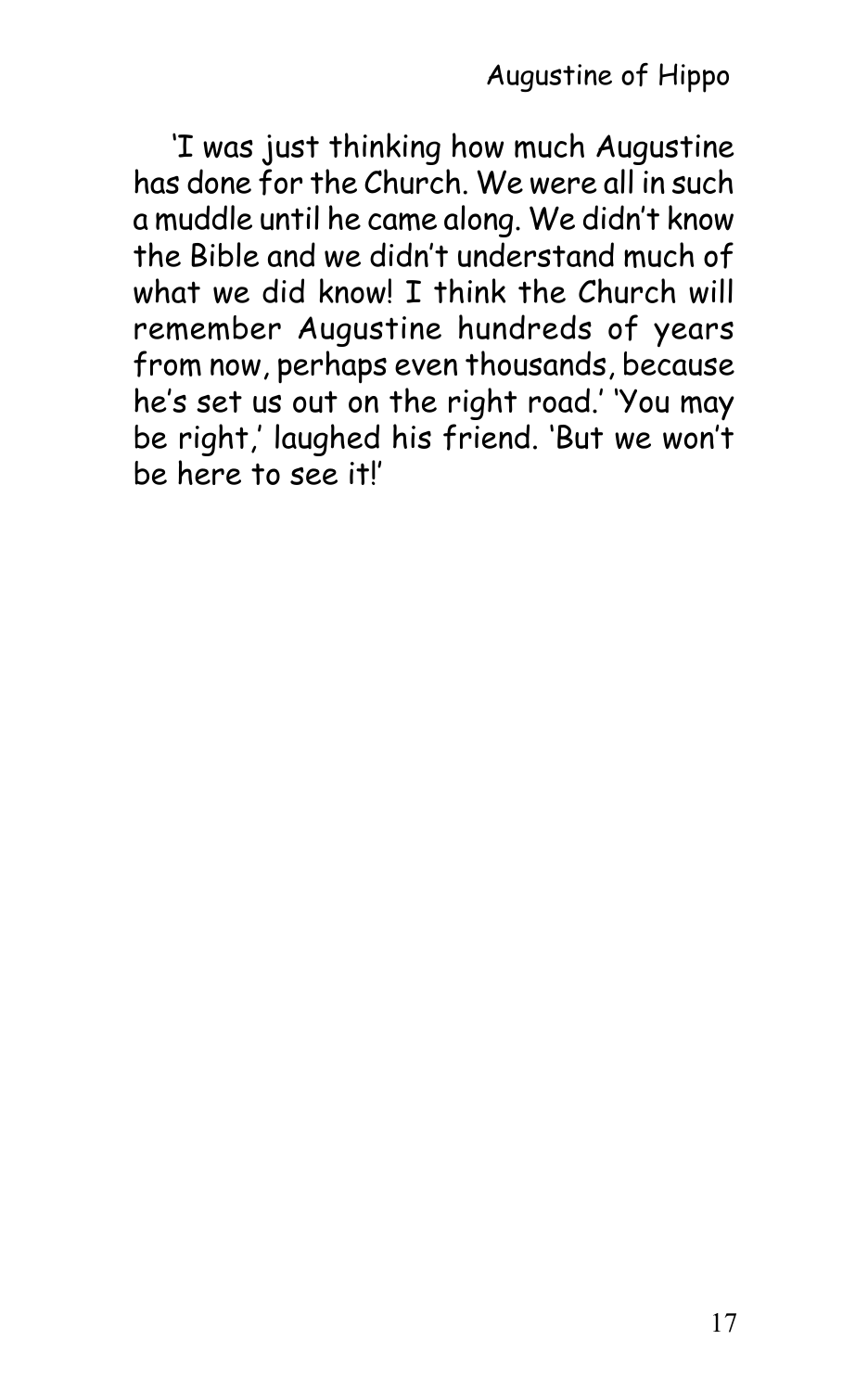Ten Boys who made a Difference



## **Fact File: Mediterranean Sea.**

The Mediterranean Sea lies between Europe and Africa. It is linked to the open ocean only by the narrow Strait of Gibraltar. It is more than 3,200 kilometres long and covers an area ten times the size of the United Kingdom.



**Keynote:** When he was young Augustine and his friends often got into trouble. His mother realised that these friends were a bad influence on him. It is important to choose friends wisely. Ask God to help you make friends with people who trust and honour him. If your friends do not believe in Jesus pray that God will help you to tell them about him and his love.



**Think:** Augustine's life before he became a Christian was immoral. He didn't follow God's rules. Look up Exodus chapter 20. Augustine wanted to disobey God's commands as he thought this was more fun. But it was when Jesus came into his life that Augustine's heart changed. What parts of your life